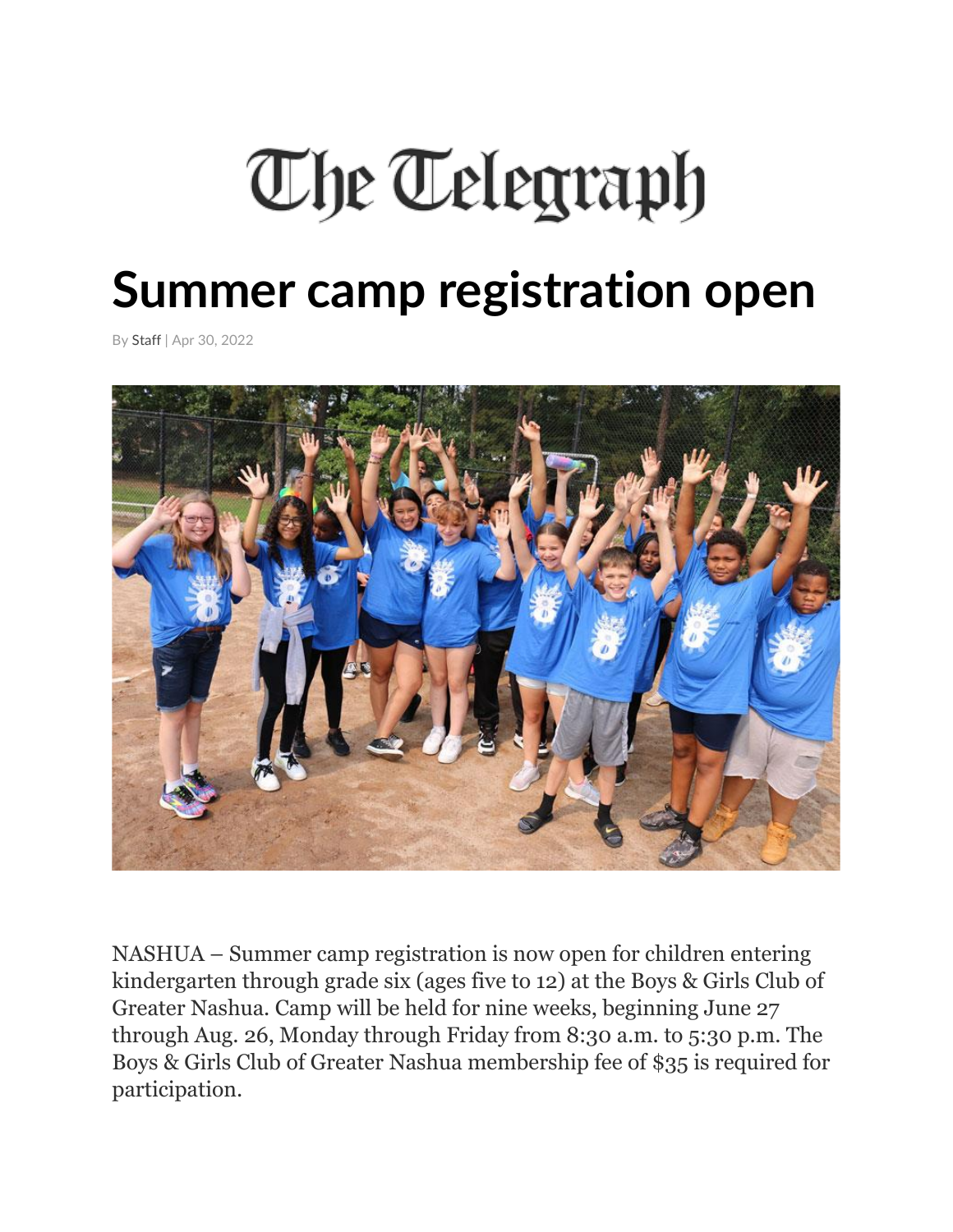The club's fully licensed child-care program, called *"Kids Club,"* serves children who will be entering kindergarten through third grade. Each week features a different theme, from Space Creatures to Water Adventure Week, that offers daily activities, games, crafts, a *"Movie of the Week,"* and an offsite field trip.

Children entering grades four through six are invited to participate in the Club's Camp Ohana-Nash, a state-licensed, on-site camp. Weekly themes include Super Heroes, Summer Olympics, and an Elements week (think Earth, Wind and Fire!) that features a trip to Water Country. Along with daily fitness, arts and crafts, games, and educational activities, campers learn gardening skills. A movie and field trip are included in the weekly schedule.

All summer camp participants enjoy daily open swim under the supervision of two certified lifeguards at the Boys & Girls Club of Greater Nashua's indoor pool. Breakfast, lunch, and a snack are provided each day. Bus transportation to and from camp is available throughout Nashua.

*"Our team recently reorganized our summer camp programming and hired additional staff to promote structured curriculums and programming, increased supervision and added safety measures. We also worked creatively to ensure every one of our campers will have a fun and educational experience in an inclusive, positive environment,"* said Craig Fitzgerald, executive director of the Boys & Girls Club of Greater Nashua. *"We are excited to kick-off the summer with kids in our community and encourage families to register as soon as possible – space is limited and filling fast."*

There is no minimum registration, so campers in both age groups can attend one week or a combination of them. The weekly fee for licensed child care through Kids Club is \$200 and the fee for Camp Ohana-Nash is \$125. The Boys & Girls Club of Greater Nashua is committed to removing financial barriers and obstacles, so financial assistance is available to those who qualify. In addition, a 10% discount is offered to siblings attending the same camp week.